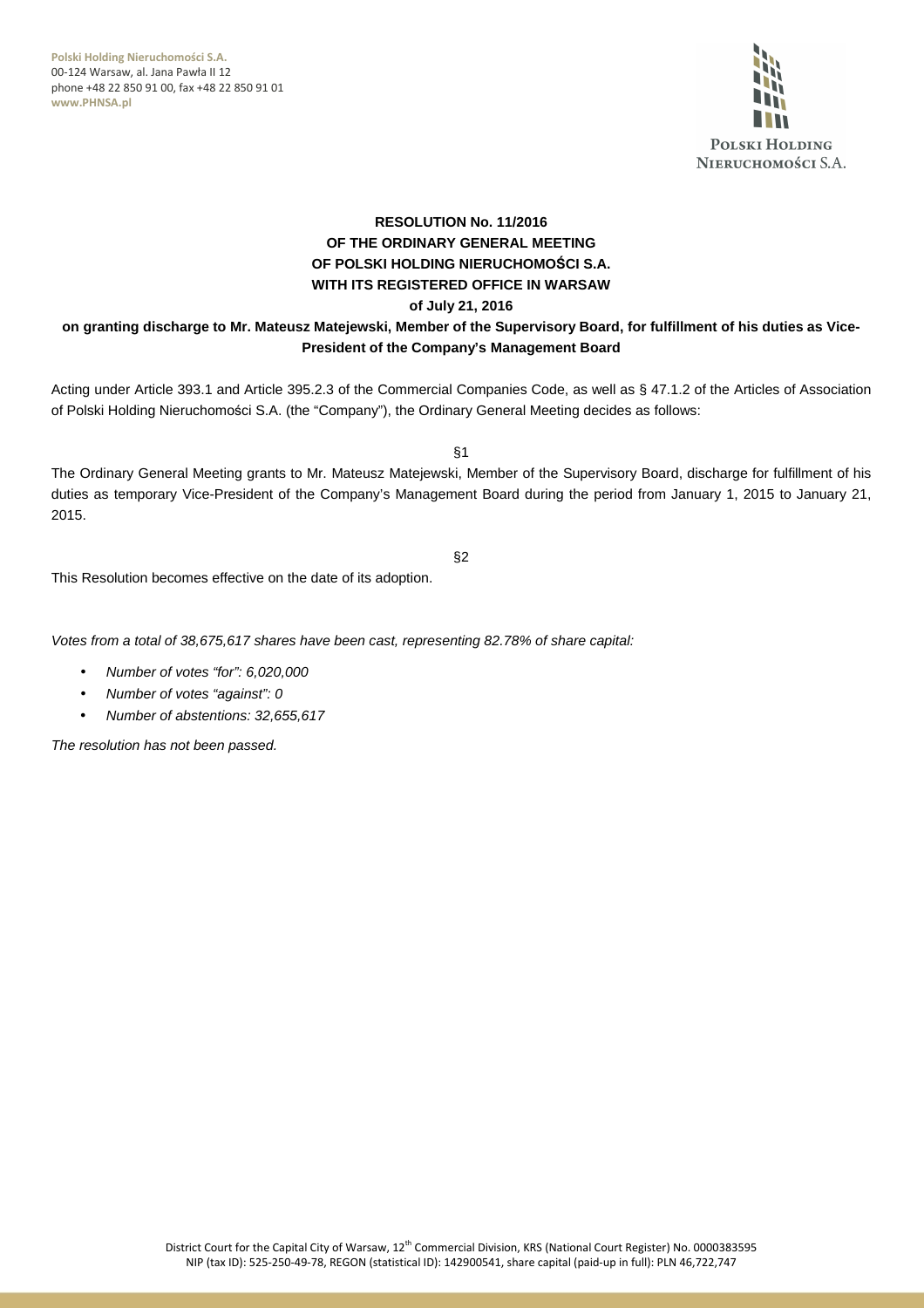# **RESOLUTION No. 12/2016 OF THE ORDINARY GENERAL MEETING OF POLSKI HOLDING NIERUCHOMOŚCI S.A. WITH ITS REGISTERED OFFICE IN WARSAW**

#### **of July 21, 2016**

# **on granting discharge to Ms. Izabela Felczak-Poturnicka, Member of the Supervisory Board, for fulfillment of her duties as President of the Company's Management Board**

Acting under Article 393.1 and Article 395.2.3 of the Commercial Companies Code, as well as § 47.1.2 of the Articles of Association of Polski Holding Nieruchomości S.A. (the "Company"), the Ordinary General Meeting decides as follows:

§1

The Ordinary General Meeting grants to Ms. Felczak-Poturnicka, Member of the Supervisory Board, discharge for fulfillment of her duties as temporary President of the Company's Management Board during the period from December 21, 2015 to December 31, 2015.

§2

This Resolution becomes effective on the date of its adoption.

Votes from a total of 38,675,617 shares have been cast, representing 82.78% of share capital:

- Number of votes "for": 38,675,617
- Number of votes "against": 0
- Number of abstentions: 0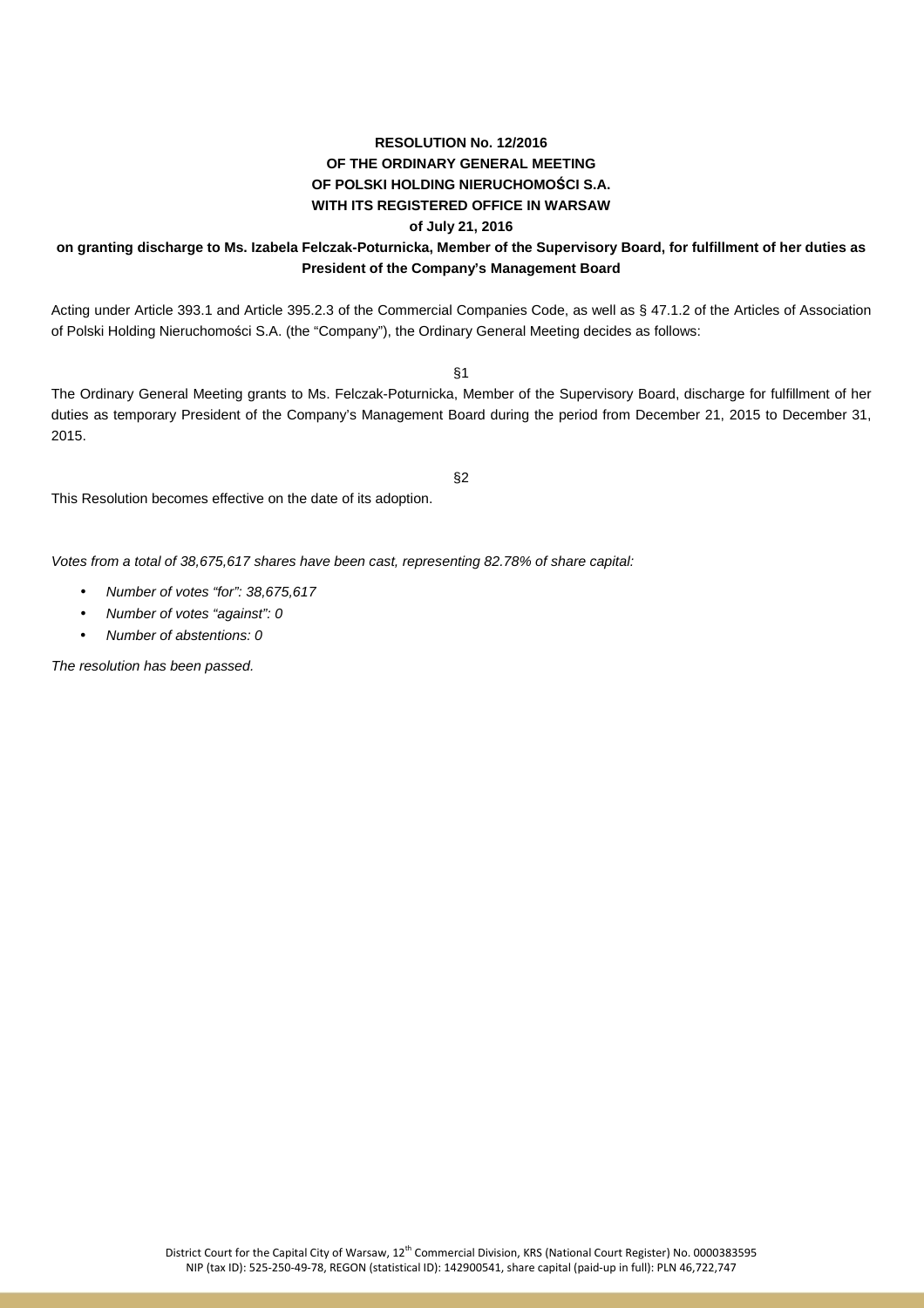# **RESOLUTION No. 13/2016 OF THE ORDINARY GENERAL MEETING OF POLSKI HOLDING NIERUCHOMOŚCI S.A. WITH ITS REGISTERED OFFICE IN WARSAW**

#### **of July 21, 2016**

### **on granting discharge to Mr. Zbigniew Kulewicz, Member of the Supervisory Board, for fulfillment of his duties as Vice-President of the Company's Management Board**

Acting under Article 393.1 and Article 395.2.3 of the Commercial Companies Code, as well as § 47.1.2 of the Articles of Association of Polski Holding Nieruchomości S.A. (the "Company"), the Ordinary General Meeting decides as follows:

§1

The Ordinary General Meeting grants to Mr. Zbigniew Kulewicz, Member of the Supervisory Board, discharge for fulfillment of his duties as temporary Vice-President of the Company's Management Board during the period from December 21, 2015 to December 31, 2015.

§2

This Resolution becomes effective on the date of its adoption.

Votes from a total of 38,675,617 shares have been cast, representing 82.78% of share capital:

- Number of votes "for": 38.675.617
- Number of votes "against": 0
- Number of abstentions: 0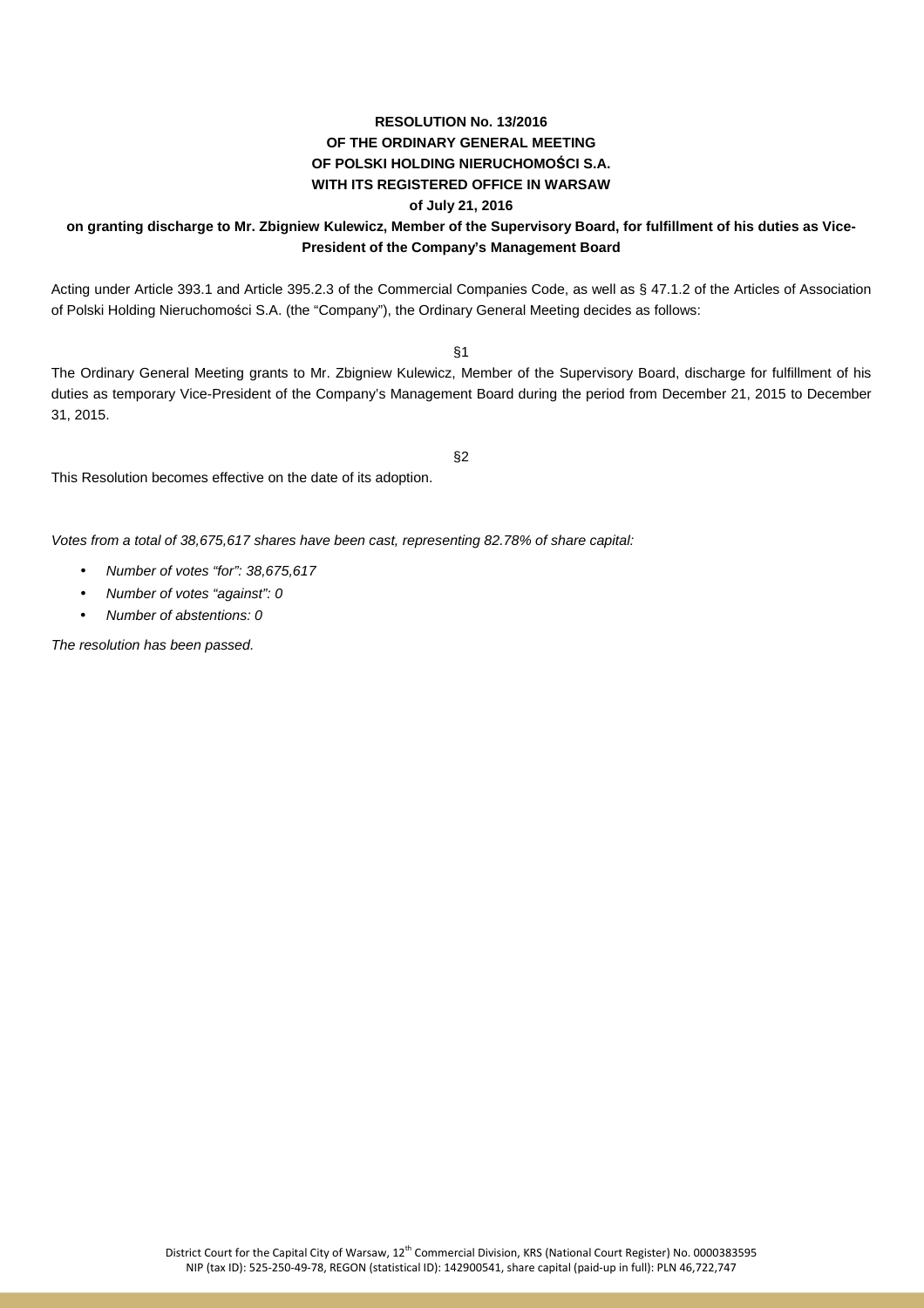# **RESOLUTION No. 14/2016 OF THE ORDINARY GENERAL MEETING OF POLSKI HOLDING NIERUCHOMOŚCI S.A. WITH ITS REGISTERED OFFICE IN WARSAW**

#### **of July 21, 2016**

# **on granting discharge to Mr. Mateusz Matejewski for fulfillment of his duties as a Member of the Company's Management Board in the financial year 2015**

Acting under Article 393.1 and Article 395.2.3 of the Commercial Companies Code, as well as § 47.1.2 of the Articles of Association of Polski Holding Nieruchomości S.A. (the "Company"), the Ordinary General Meeting decides as follows:

§1

The Ordinary General Meeting grants to Mr. Mateusz Matejewski discharge for fulfillment of his duties as Vice-President of the Company's Management Board during the period from February 6, 2015 to December 21, 2015.

§2

This Resolution becomes effective on the date of its adoption.

Votes from a total of 38,675,617 shares have been cast, representing 82.78% of share capital:

- Number of votes "for": 6,020,000
- Number of votes "against": 0
- Number of abstentions: 32,655,617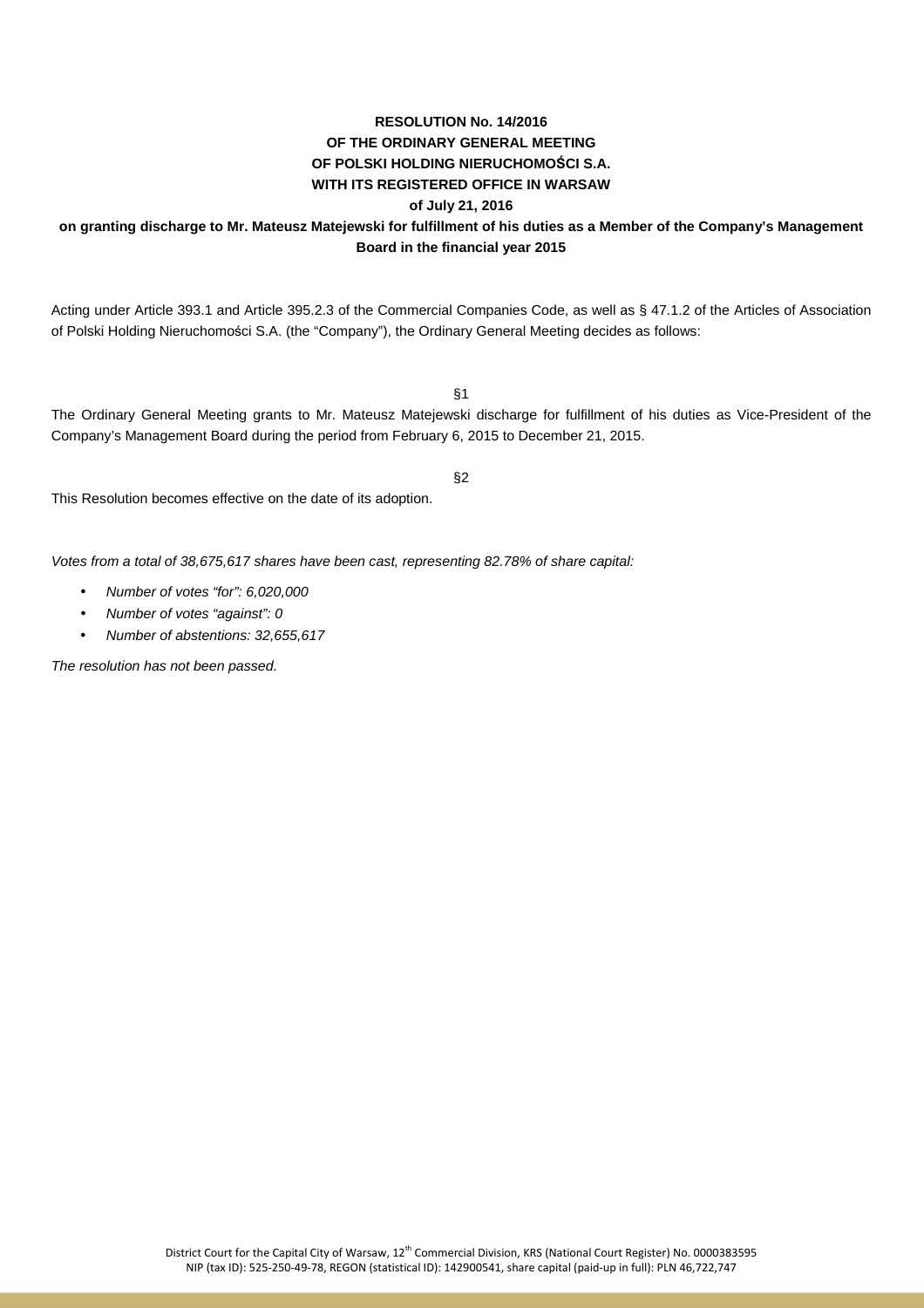## **RESOLUTION No. 15/2016 OF THE ORDINARY GENERAL MEETING OF POLSKI HOLDING NIERUCHOMOŚCI S.A. WITH ITS REGISTERED OFFICE IN WARSAW**

#### **of July 21, 2016**

### **on granting discharge to Mr. Włodzimierz Stasiak for fulfillment of his duties as a Member of the Company's Management Board in the financial year 2015**

Acting under Article 393.1 and Article 395.2.3 of the Commercial Companies Code, as well as § 47.1.2 of the Articles of Association of Polski Holding Nieruchomości S.A., the Ordinary General Meeting decides as follows:

§1

The Ordinary General Meeting grants to Mr. Włodzimierz Stasiak discharge for fulfillment of his duties as a Member of the Management Board for Finance, during the period from January 1, 2015 to December 21, 2015.

§2

This Resolution becomes effective on the date of its adoption.

Votes from a total of 38,675,617 shares have been cast, representing 82.78% of share capital:

- Number of votes "for": 6,020,000
- Number of votes "against": 0
- Number of abstentions: 32,655,617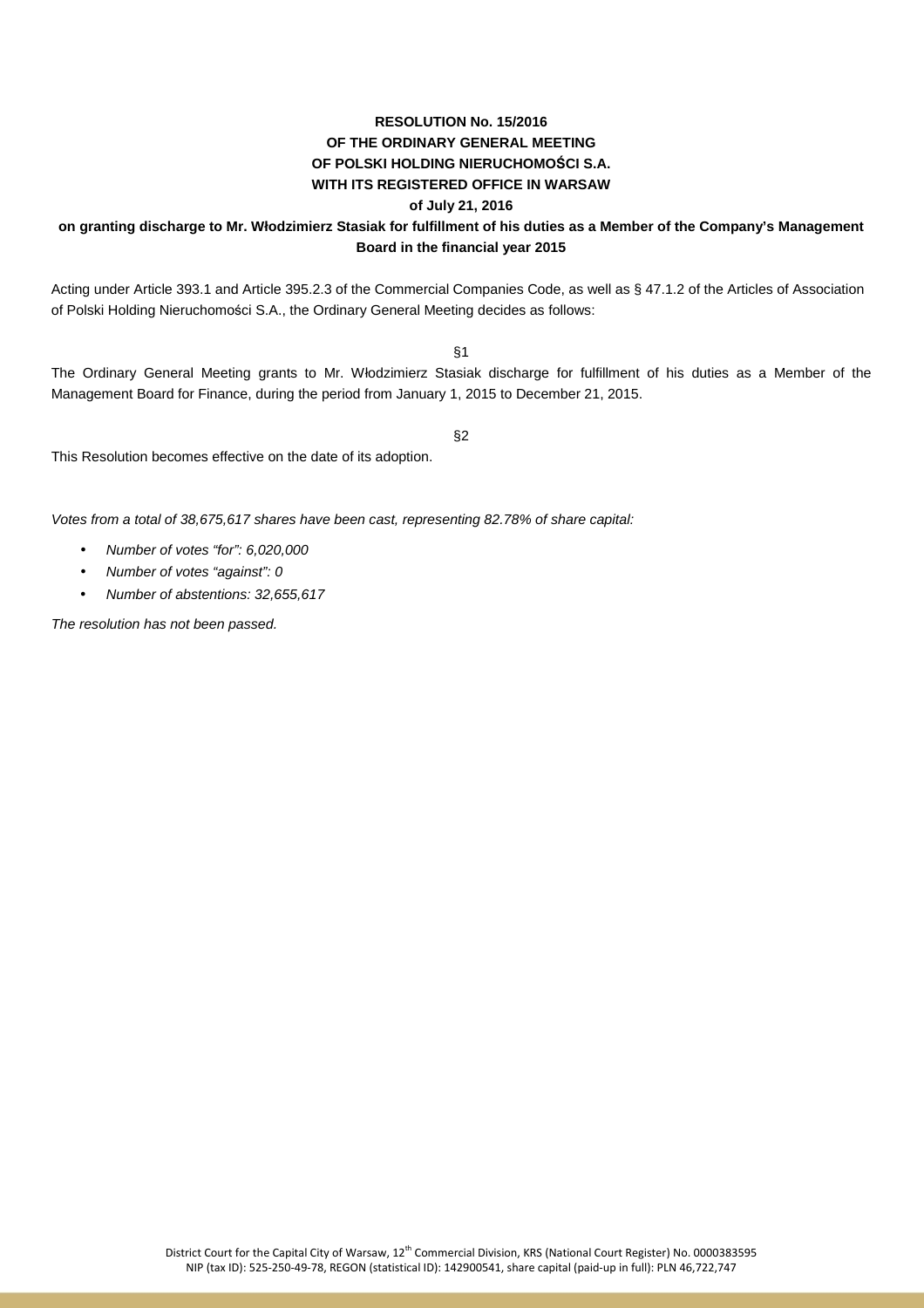# **RESOLUTION No. 16/2016 OF THE ORDINARY GENERAL MEETING OF POLSKI HOLDING NIERUCHOMOŚCI S.A. WITH ITS REGISTERED OFFICE IN WARSAW of July 21, 2016**

## **on granting discharge to Mr. Artur Lebiedziński for fulfillment of his duties as a Member of the Company's Management Board in the financial year 2015**

Acting under Article 393.1 and Article 395.2.3 of the Commercial Companies Code, as well as § 47.1.2 of the Articles of Association of Polski Holding Nieruchomości S.A., the Ordinary General Meeting decides as follows:

§1

The Ordinary General Meeting grants to Mr. Artur Lebiedziński discharge for fulfillment of his duties as President of the Management Board during the period from January 1, 2015 to December 21, 2015.

§2

This Resolution becomes effective on the date of its adoption.

Votes from a total of 38,675,617 shares have been cast, representing 82.78% of share capital:

- Number of votes "for": 6,020,000
- Number of votes "against": 0
- Number of abstentions: 32,655,617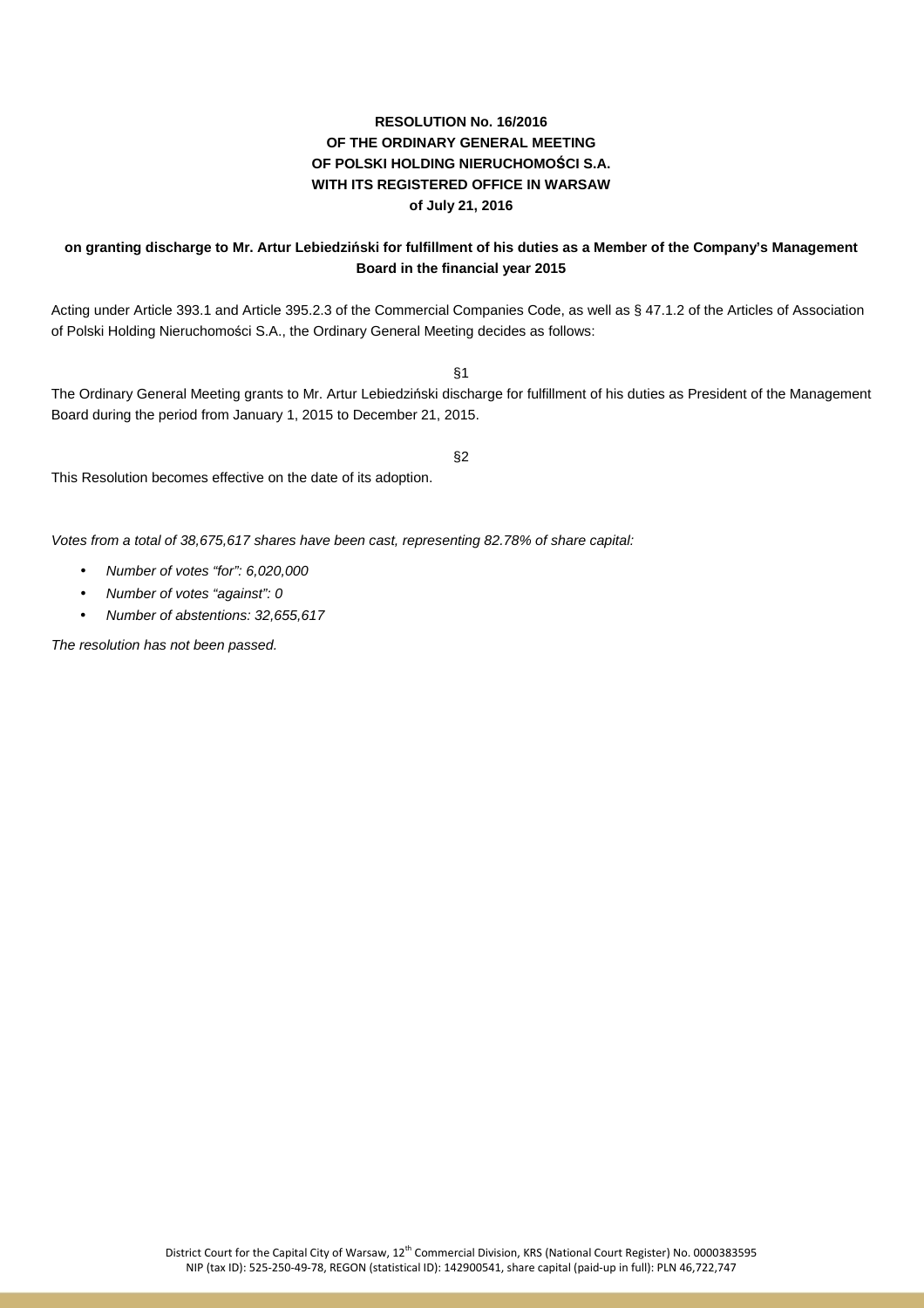# **RESOLUTION No. 17/2016 OF THE ORDINARY GENERAL MEETING OF POLSKI HOLDING NIERUCHOMOŚCI S.A. WITH ITS REGISTERED OFFICE IN WARSAW**

#### **of July 21, 2016**

### **on granting discharge to Mr. Krzysztof Melnarowicz for fulfillment of his duties as a Member of the Company's Supervisory Board in the financial year 2015**

Acting under Article 393.1 and Article 395.2.3 of the Commercial Companies Code, as well as § 47.1.2 of the Articles of Association of Polski Holding Nieruchomości S.A., the Ordinary General Meeting decides as follows:

§1

The Ordinary General Meeting grants to Mr. Krzysztof Melnarowicz discharge for fulfillment of his duties in the Supervisory Board during the period from January 1, 2015 to December 31, 2015.

§2

This Resolution becomes effective on the date of its adoption.

Votes from a total of 38,675,617 shares have been cast, representing 82.78% of share capital:

- Number of votes "for": 38,675,617
- Number of votes "against": 0
- Number of abstentions: 0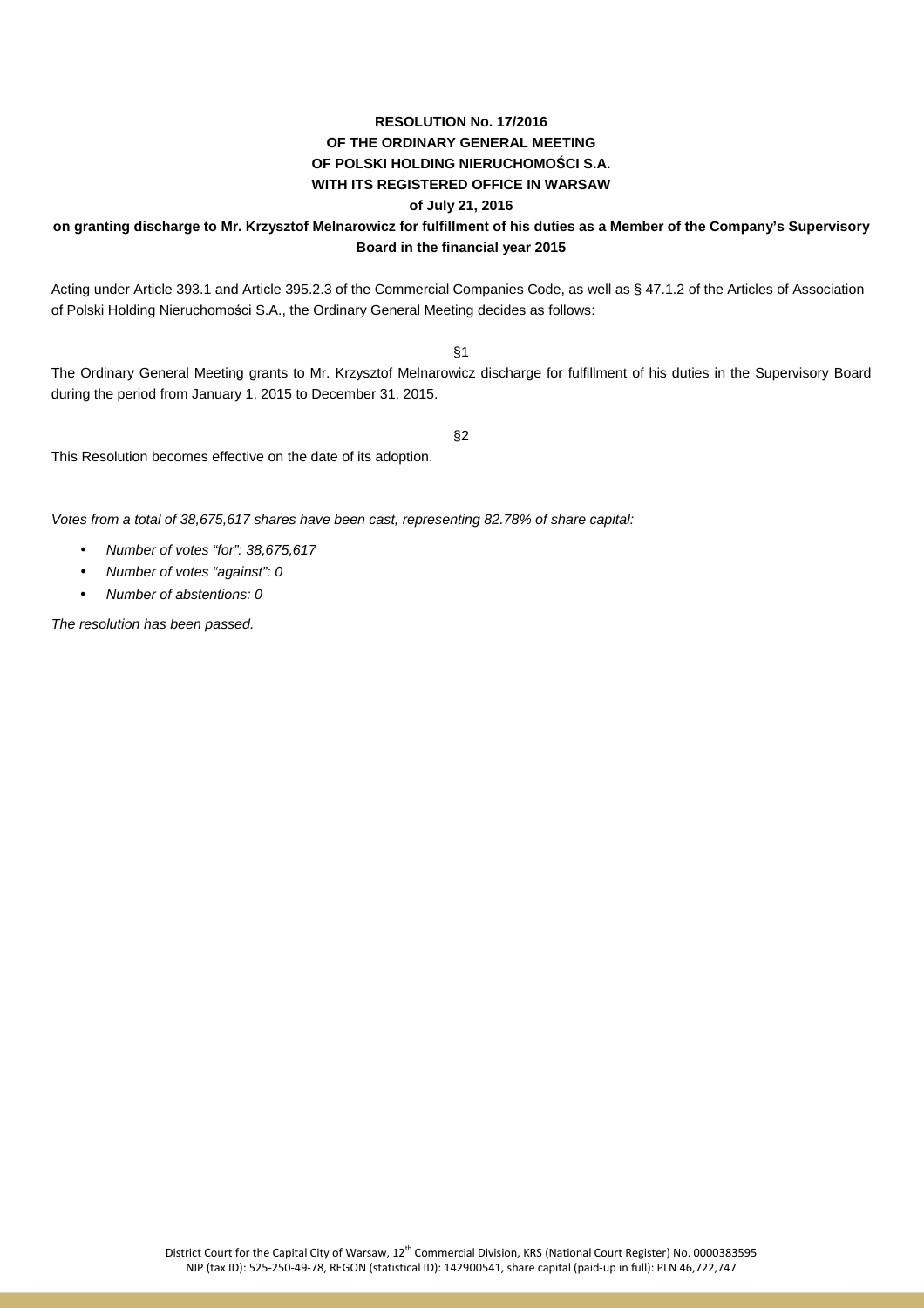# **RESOLUTION No. 18/2016 OF THE ORDINARY GENERAL MEETING OF POLSKI HOLDING NIERUCHOMOŚCI S.A. WITH ITS REGISTERED OFFICE IN WARSAW**

#### **of July 21, 2016**

### **on granting discharge to Mr. Antoni Leonik for fulfillment of his duties as a Member of the Company's Supervisory Board in the financial year 2015**

Acting under Article 393.1 and Article 395.2.3 of the Commercial Companies Code, as well as § 47.1.2 of the Articles of Association of Polski Holding Nieruchomości S.A., the Ordinary General Meeting decides as follows:

§1

The Ordinary General Meeting grants to Mr. Antoni Leonik discharge for fulfillment of his duties in the Supervisory Board during the period from January 1, 2015 to July 28, 2015.

§2

This Resolution becomes effective on the date of its adoption.

Votes from a total of 38,675,617 shares have been cast, representing 82.78% of share capital:

- Number of votes "for": 38,675,617
- Number of votes "against": 0
- Number of abstentions: 0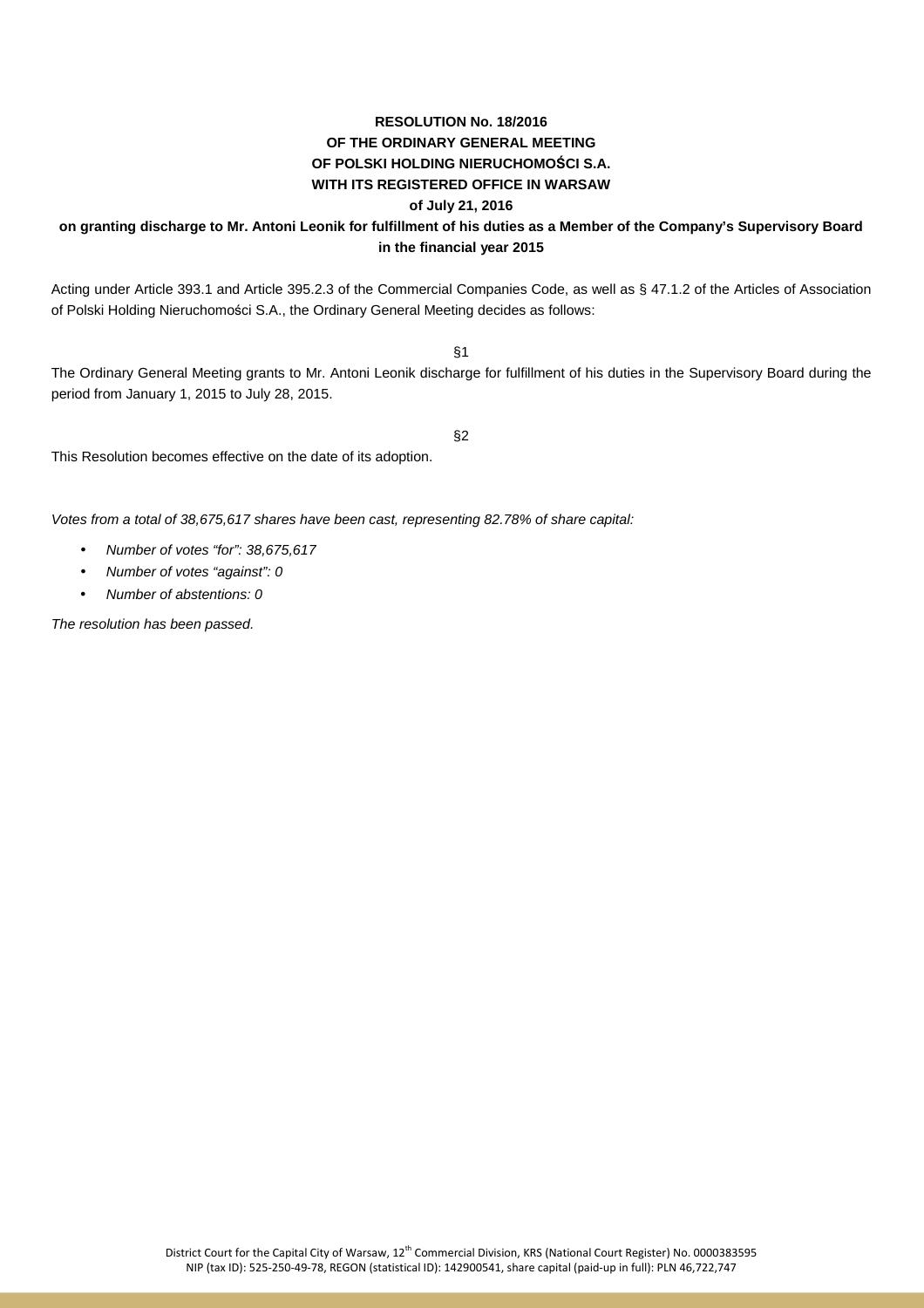# **RESOLUTION No. 19/2016 OF THE ORDINARY GENERAL MEETING OF POLSKI HOLDING NIERUCHOMOŚCI S.A. WITH ITS REGISTERED OFFICE IN WARSAW**

#### **of July 21, 2016**

### **on granting discharge to Ms. Marzena Kusio for fulfillment of her duties as a Member of the Company's Supervisory Board in the financial year 2015**

Acting under Article 393.1 and Article 395.2.3 of the Commercial Companies Code, as well as § 47.1.2 of the Articles of Association of Polski Holding Nieruchomości S.A., the Ordinary General Meeting decides as follows:

§1

The Ordinary General Meeting grants to Ms. Marzena Kusio discharge for fulfillment of her duties in the Supervisory Board during the period from January 1, 2015 to December 31, 2015.

§2

This Resolution becomes effective on the date of its adoption.

Votes from a total of 38,675,617 shares have been cast, representing 82.78% of share capital:

- Number of votes "for": 38,675,617
- Number of votes "against": 0
- Number of abstentions: 0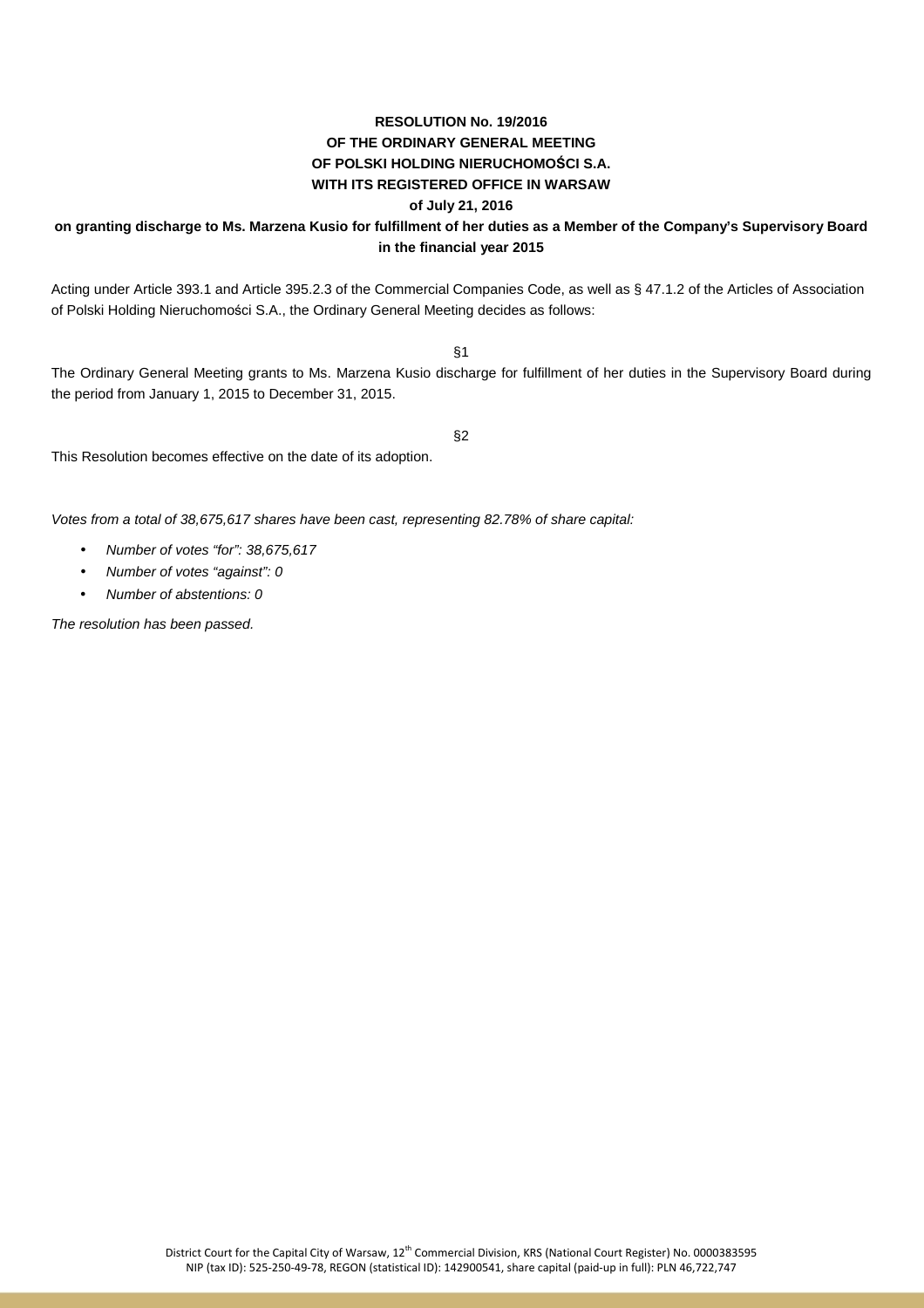# **RESOLUTION No. 20/2016 OF THE ORDINARY GENERAL MEETING OF POLSKI HOLDING NIERUCHOMOŚCI S.A. WITH ITS REGISTERED OFFICE IN WARSAW**

#### **of July 21, 2016**

### **on granting discharge to Mr. Józef Banach for fulfillment of his duties as a Member of the Company's Supervisory Board in the financial year 2015**

Acting under Article 393.1 and Article 395.2.3 of the Commercial Companies Code, as well as § 47.1.2 of the Articles of Association of Polski Holding Nieruchomości S.A., the Ordinary General Meeting decides as follows:

§1

The Ordinary General Meeting grants to Mr. Józef Banach discharge for fulfillment of his duties in the Supervisory Board during the period from January 1, 2015 to June 24, 2015.

§2

This Resolution becomes effective on the date of its adoption.

Votes from a total of 38,675,617 shares have been cast, representing 82.78% of share capital:

- Number of votes "for": 38,675,617
- Number of votes "against": 0
- Number of abstentions: 0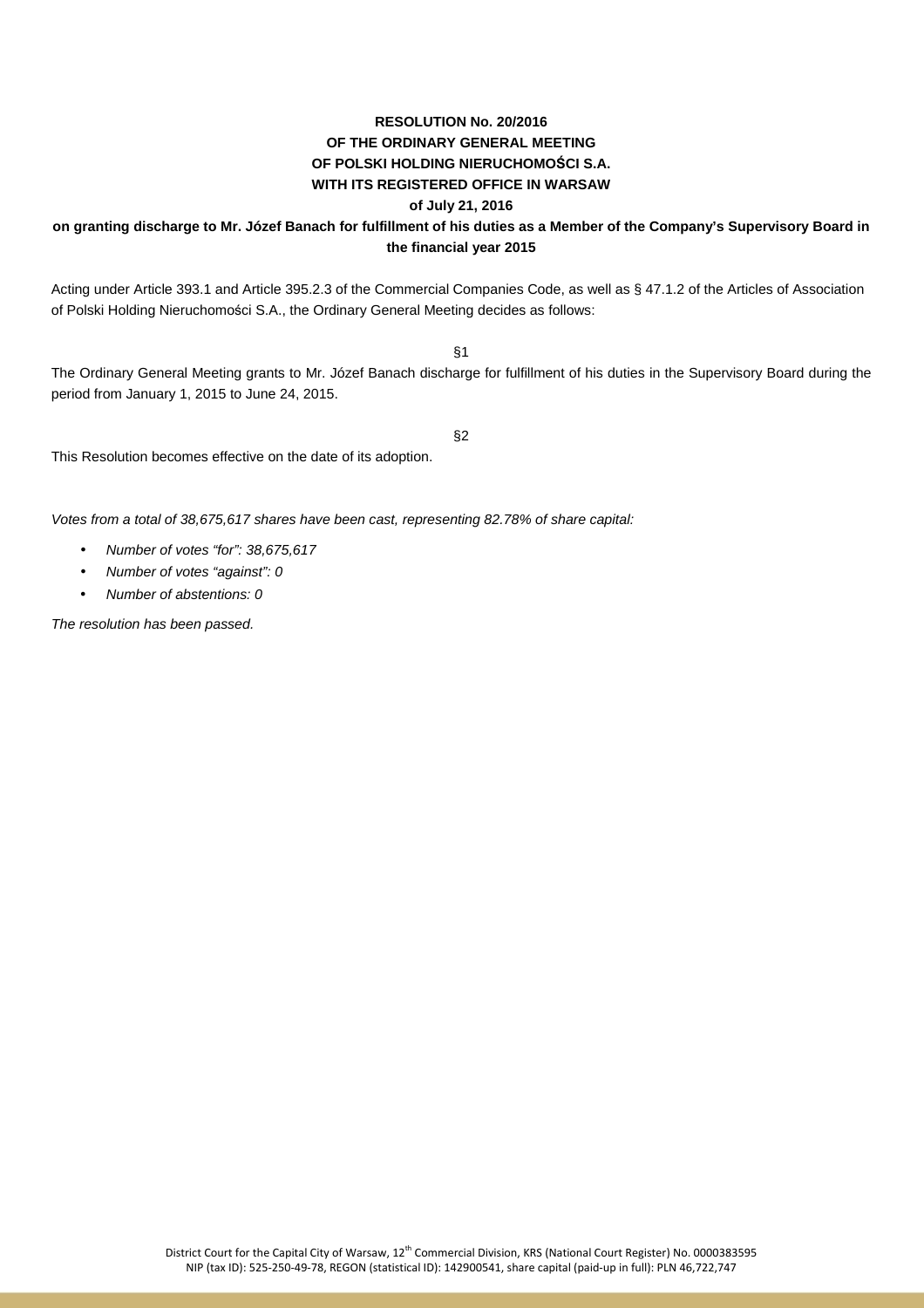# **RESOLUTION No. 21/2016 OF THE ORDINARY GENERAL MEETING OF POLSKI HOLDING NIERUCHOMOŚCI S.A. WITH ITS REGISTERED OFFICE IN WARSAW**

#### **of July 21, 2016**

### **on granting discharge to Ms. Izabela Felczak-Poturnicka for fulfillment of her duties as a Member of the Company's Supervisory Board in the financial year 2015**

Acting under Article 393.1 and Article 395.2.3 of the Commercial Companies Code, as well as § 47.1.2 of the Articles of Association of Polski Holding Nieruchomości S.A., the Ordinary General Meeting decides as follows:

§1

The Ordinary General Meeting grants to Ms. Izabela Felczak-Poturnicka discharge for fulfillment of her duties in the Supervisory Board during the period from January 1, 2015 to December 31, 2015.

§2

This Resolution becomes effective on the date of its adoption.

Votes from a total of 38,675,617 shares have been cast, representing 82.78% of share capital:

- Number of votes "for": 38,675,617
- Number of votes "against": 0
- Number of abstentions: 0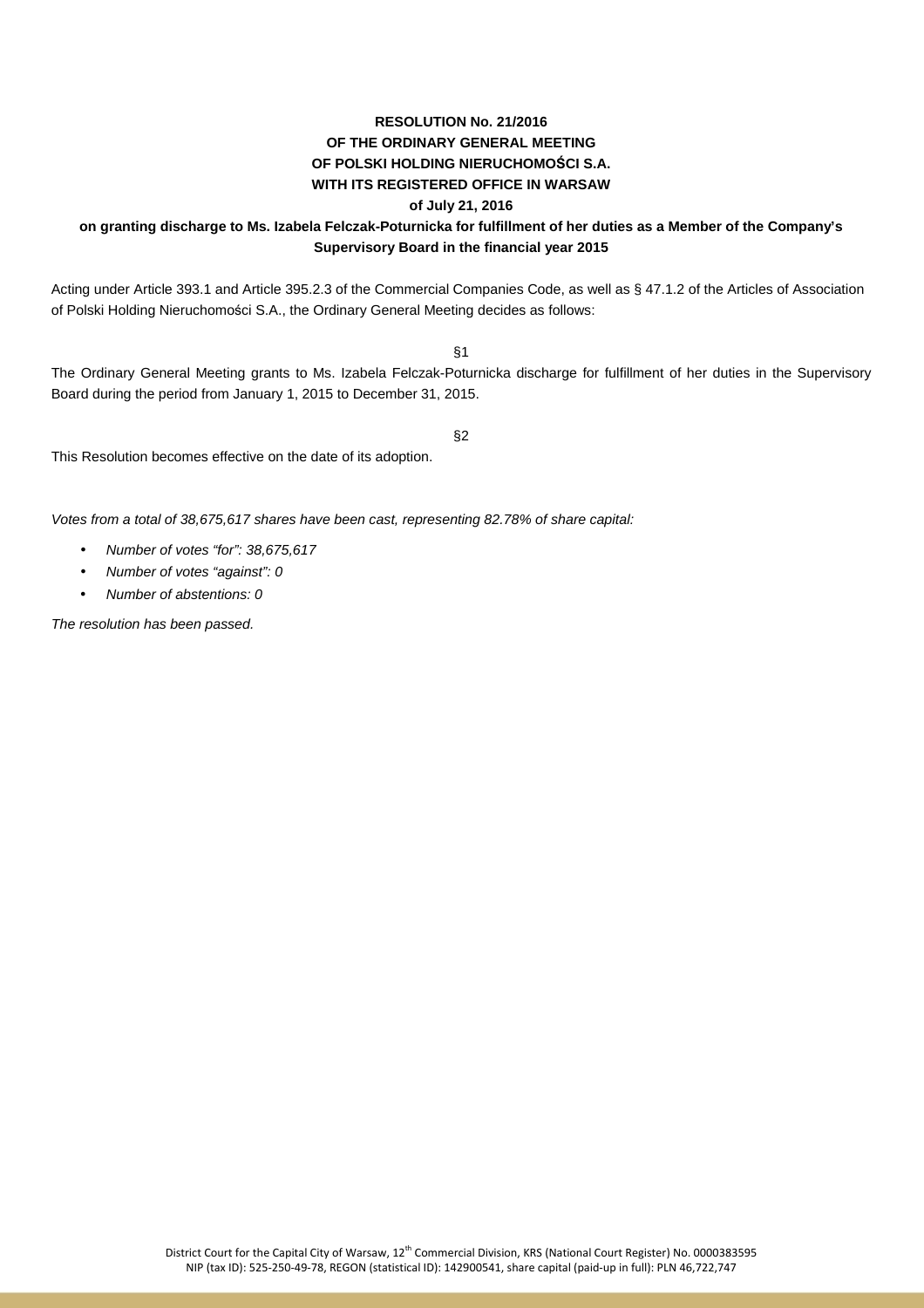## **RESOLUTION No. 22/2016 OF THE ORDINARY GENERAL MEETING OF POLSKI HOLDING NIERUCHOMOŚCI S.A. WITH ITS REGISTERED OFFICE IN WARSAW**

#### **of July 21, 2016**

### **on granting discharge to Mr. Mateusz Matejewski for fulfillment of his duties as a Member of the Company's Supervisory Board in the financial year 2015**

Acting under Article 393.1 and Article 395.2.3 of the Commercial Companies Code, as well as § 47.1.2 of the Articles of Association of Polski Holding Nieruchomości S.A., the Ordinary General Meeting decides as follows:

§1

The Ordinary General Meeting grants to Mr. Mateusz Matejewski discharge for fulfillment of his duties in the Supervisory Board during the period from January 1, 2015 to February 6, 2015.

§2

This Resolution becomes effective on the date of its adoption.

Votes from a total of 38,675,617 shares have been cast, representing 82.78% of share capital:

- Number of votes "for": 38,675,617
- Number of votes "against": 0
- Number of abstentions: 0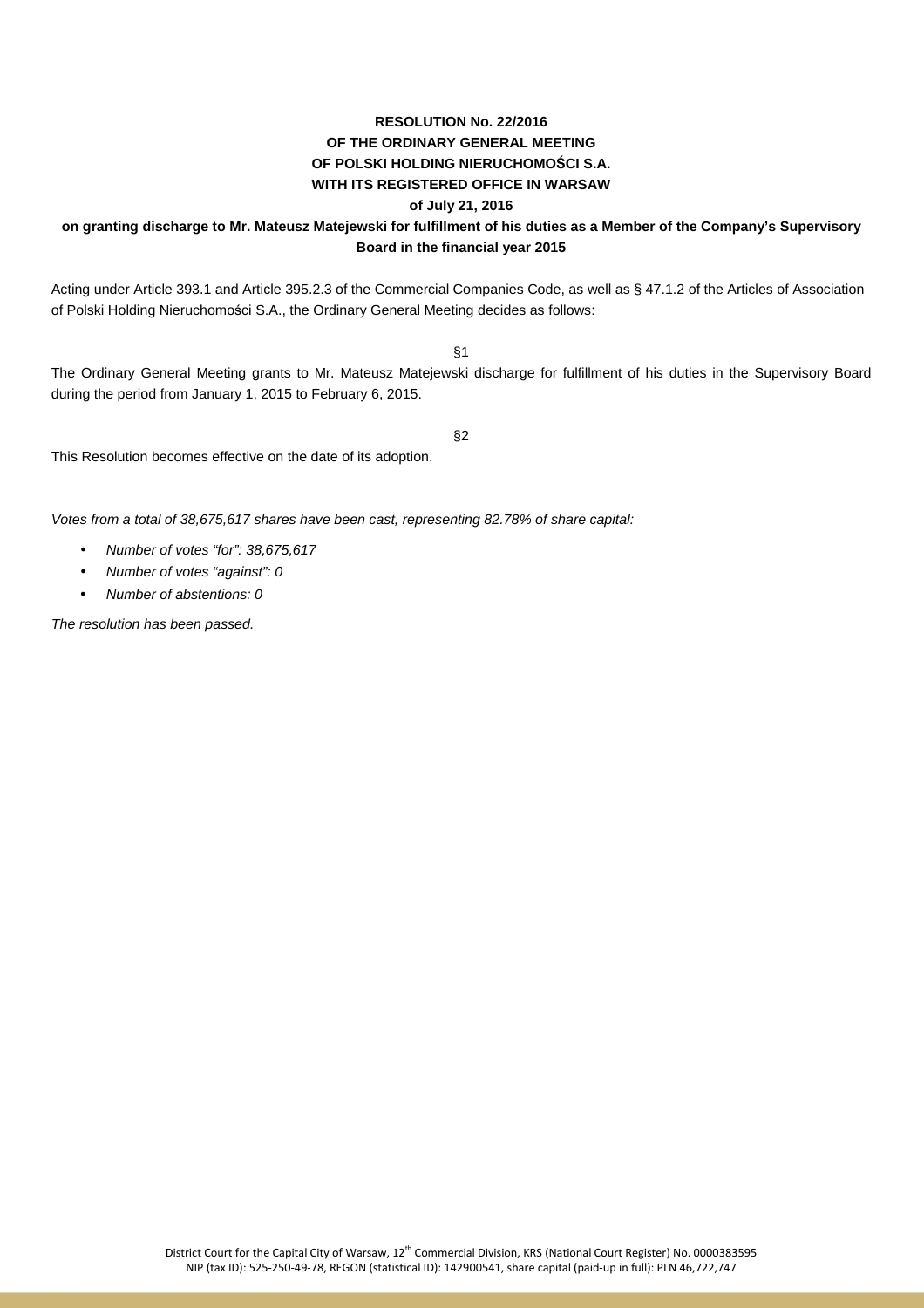# **RESOLUTION No. 23/2016 OF THE ORDINARY GENERAL MEETING OF POLSKI HOLDING NIERUCHOMOŚCI S.A. WITH ITS REGISTERED OFFICE IN WARSAW**

#### **of July 21, 2016**

### **on granting discharge to Mr. Marcin Marczuk for fulfillment of his duties as a Member of the Company's Supervisory Board in the financial year 2015**

Acting under Article 393.1 and Article 395.2.3 of the Commercial Companies Code, as well as § 47.1.2 of the Articles of Association of Polski Holding Nieruchomości S.A., the Ordinary General Meeting decides as follows:

§1

The Ordinary General Meeting grants to Mr. Marcin Marczuk discharge for fulfillment of his duties in the Supervisory Board during the period from January 1, 2015 to December 31, 2015.

§2

This Resolution becomes effective on the date of its adoption.

Votes from a total of 38,675,617 shares have been cast, representing 82.78% of share capital:

- Number of votes "for": 38,675,617
- Number of votes "against": 0
- Number of abstentions: 0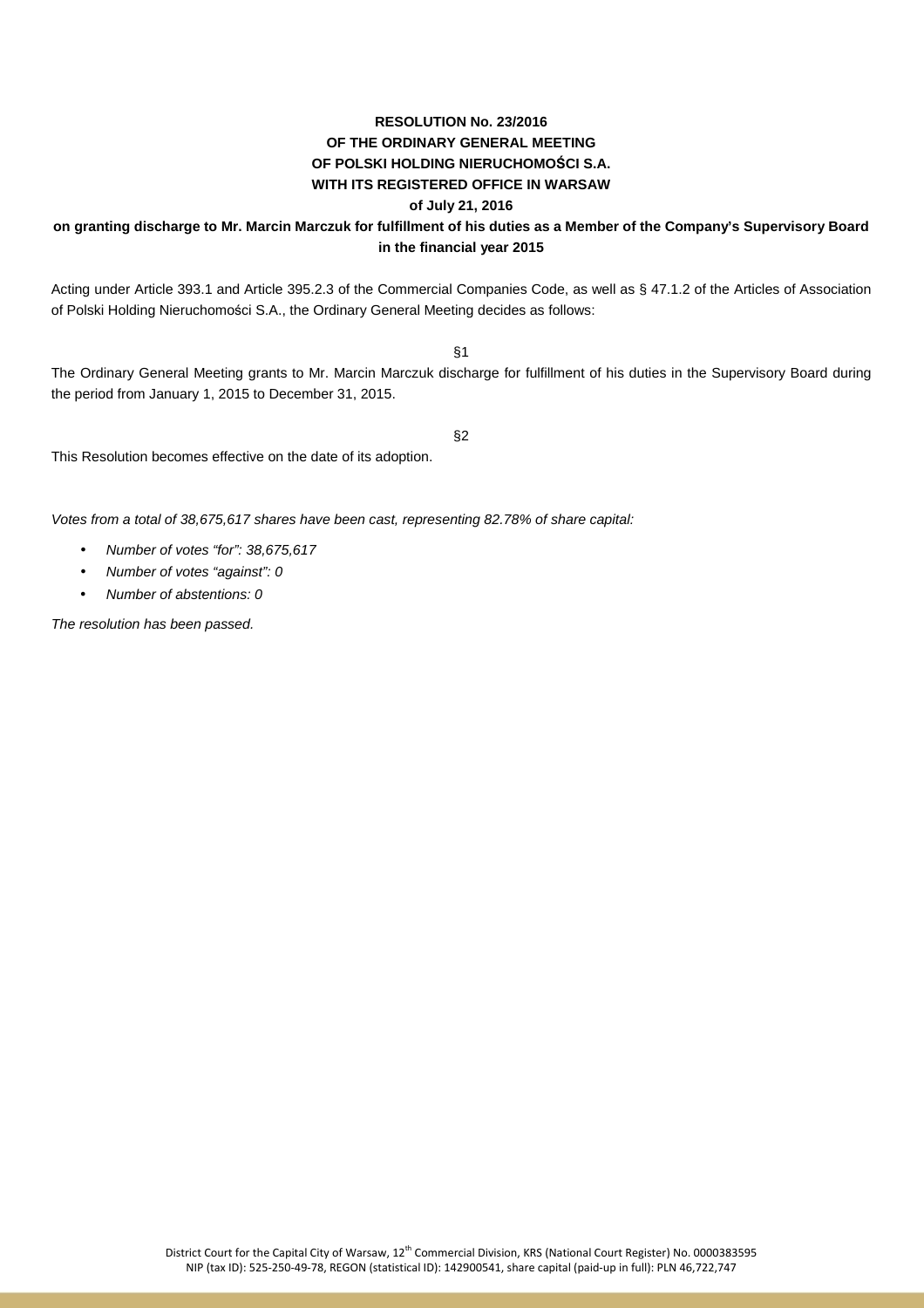# **RESOLUTION No. 24 /2016 OF THE ORDINARY GENERAL MEETING OF POLSKI HOLDING NIERUCHOMOŚCI S.A. WITH ITS REGISTERED OFFICE IN WARSAW**

#### **of July 21, 2016**

### **on granting discharge to Mr. Bartłomiej Prus for fulfillment of his duties as a Member of the Company's Supervisory Board in the financial year 2015**

Acting under Article 393.1 and Article 395.2.3 of the Commercial Companies Code, as well as § 47.1.2 of the Articles of Association of Polski Holding Nieruchomości S.A., the Ordinary General Meeting decides as follows:

§1

The Ordinary General Meeting grants to Mr. Bartłomiej Prus discharge for fulfillment of his duties in the Supervisory Board during the period from July 28, 2015 to December 31, 2015.

§2

This Resolution becomes effective on the date of its adoption.

Votes from a total of 38,675,617 shares have been cast, representing 82.78% of share capital:

- Number of votes "for": 38,675,617
- Number of votes "against": 0
- Number of abstentions: 0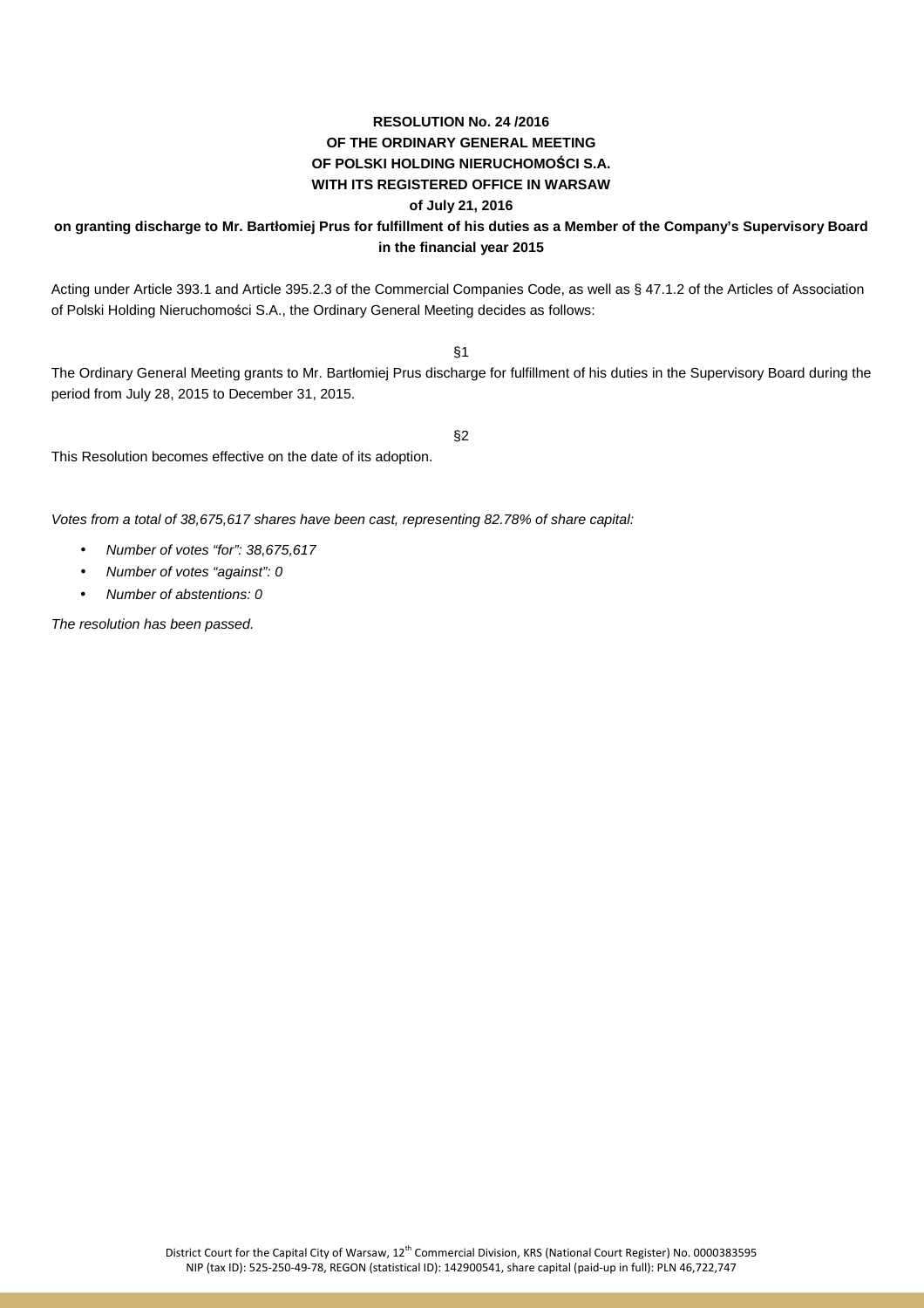# **RESOLUTION No. 25/2016 OF THE ORDINARY GENERAL MEETING OF POLSKI HOLDING NIERUCHOMOŚCI S.A. WITH ITS REGISTERED OFFICE IN WARSAW**

#### **of July 21, 2016**

### **on granting discharge to Mr. Tomasz Zganiacz for fulfillment of his duties as a Member of the Company's Supervisory Board in the financial year 2015**

Acting under Article 393.1 and Article 395.2.3 of the Commercial Companies Code, as well as § 47.1.2 of the Articles of Association of Polski Holding Nieruchomości S.A., the Ordinary General Meeting decides as follows:

§1

The Ordinary General Meeting grants to Mr. Tomasz Zganiacz discharge for fulfillment of his duties in the Supervisory Board during the period from September 2, 2015 to November 30, 2015.

§2

This Resolution becomes effective on the date of its adoption.

Votes from a total of 38,675,617 shares have been cast, representing 82.78% of share capital:

- Number of votes "for": 38,675,617
- Number of votes "against": 0
- Number of abstentions: 0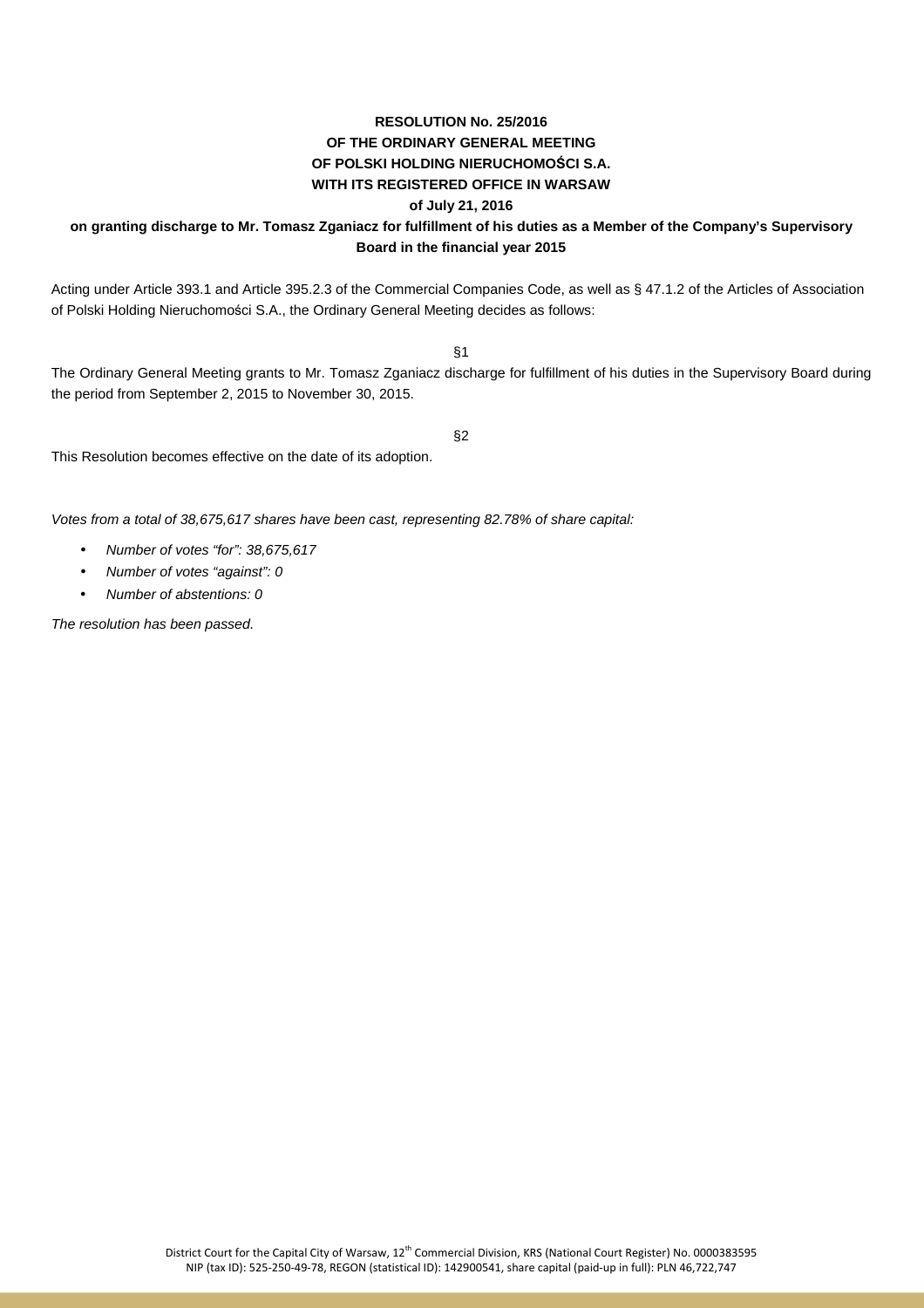# **RESOLUTION No. 26/2016 OF THE ORDINARY GENERAL MEETING OF POLSKI HOLDING NIERUCHOMOŚCI S.A. WITH ITS REGISTERED OFFICE IN WARSAW**

#### **of July 21, 2016**

### **on granting discharge to Ms. Barbara Karczyńska for fulfillment of her duties as a Member of the Company's Supervisory Board in the financial year 2015**

Acting under Article 393.1 and Article 395.2.3 of the Commercial Companies Code, as well as § 47.1.2 of the Articles of Association of Polski Holding Nieruchomości S.A., the Ordinary General Meeting decides as follows:

§1

The Ordinary General Meeting grants to Ms. Barbara Karczyńska discharge for fulfillment of her duties in the Supervisory Board during the period from July 28, 2015 to September 2, 2015.

§2

This Resolution becomes effective on the date of its adoption.

Votes from a total of 38,675,617 shares have been cast, representing 82.78% of share capital:

- Number of votes "for": 38,675,617
- Number of votes "against": 0
- Number of abstentions: 0